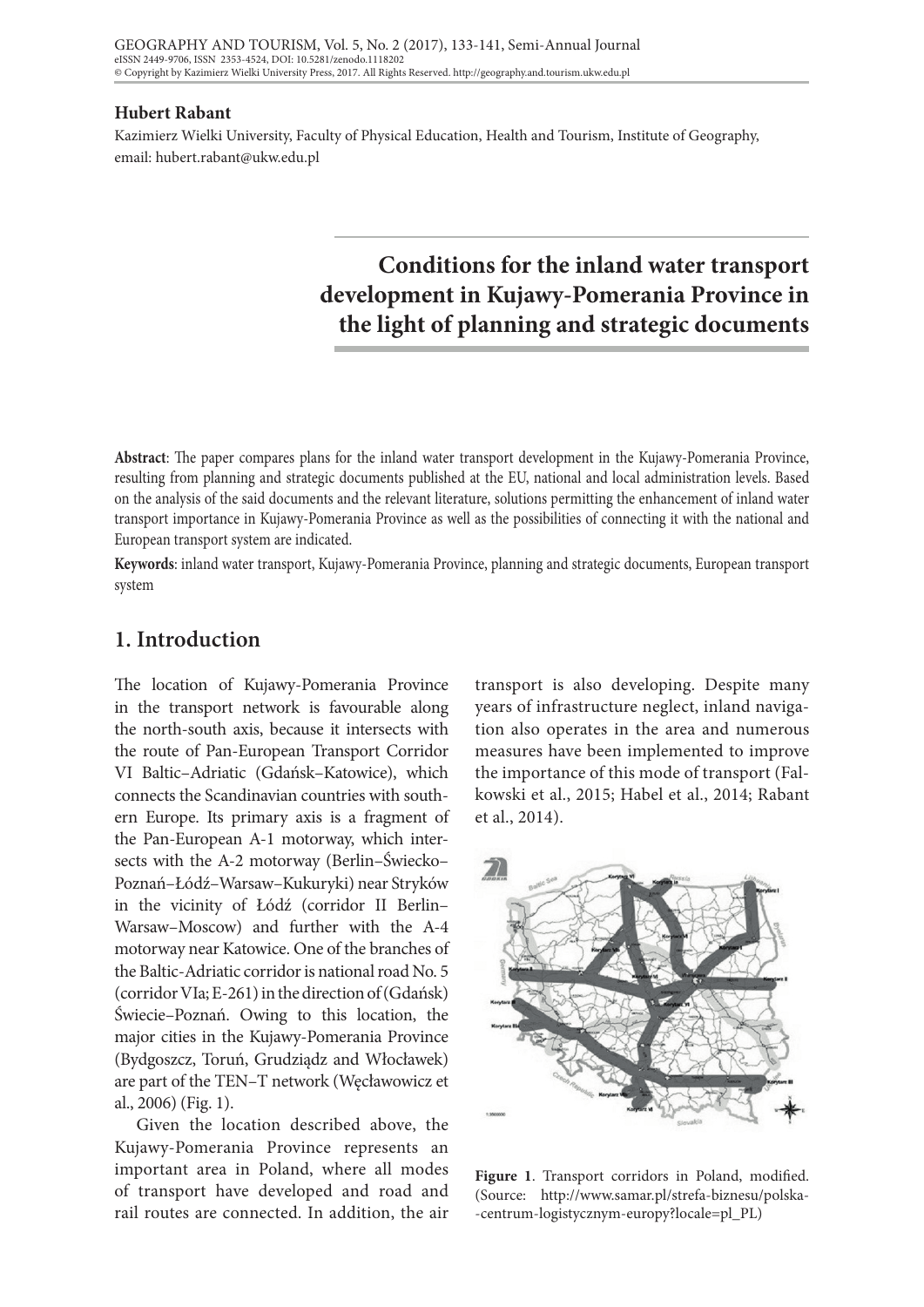### **2. Objective and scope of the study**

The development of transport systems in the Kujawy-Pomerania Province has been reflected in various documents referring to the individual modes of transport. As part of the presented research, plans for the inland water transport development in the Kujawy-Pomerania Province, resulting from planning and strategic documents published at the EU and national level, were collated and analysed. The objective of this study was to present a consistent overview of plans for the inland navigation development in the Kujawy-Pomerania Province. Provisions of documents issued at the EU, national and local administration levels have been collated and analysed within the framework of this study. They served as reference material for identifying the solutions proposed in the documents and scientific literature, which could enhance the inland water transport in the Kujawy-Pomerania Province and connect it with the Polish and EU transport system to a greater extent.

## **3. Conditions of the inland water transport development in Poland**

Water is a crucial component of the landscape, which is commonly used by man for various purposes. One of them is the possibility to use rivers and canals for transport. According to the report prepared by the United Nations Economic Commission for Europe (White paper on Efficient..., 2011), water transport is the cheapest way of inland cargo transportation (www.wsv.de). In terms of 100 tonne-kilometres, it consumes three times less fuel than the road transport and one third less fuel than the rail transport. Furthermore, external costs related to air pollution, traffic accidents and noise levels are very important too, and inland navigation generates up to ten times lower costs than road transport.

The total length of waterways in Poland is 3659.1 km (Rozporządzenie Rady Ministrów..., 2002). However, waterways of regional importance prevail (classes Ia, Ib, II, III). On the other hand, there are only 205.9 km of waterways with international parameters of class IV and V (ca. 6% of their total length) that permit operation of ships with a tonnage exceeding 1,250 tonnes (even up to 4,000 tonnes) (Wojewódzka-Król and Rolbiecki, 2008, 2014).



**Figure 2**. Contribution of inland water transport in the total land transport in selected EU counties in the period 2005-2011 (in %) (Source: NIK, Informacja o wynikach kontroli, Funkcjonowanie żeglugi śródlądowej, KIN-4101-04/2013 Nr ewid. 188/2013/P/13/079/KIN)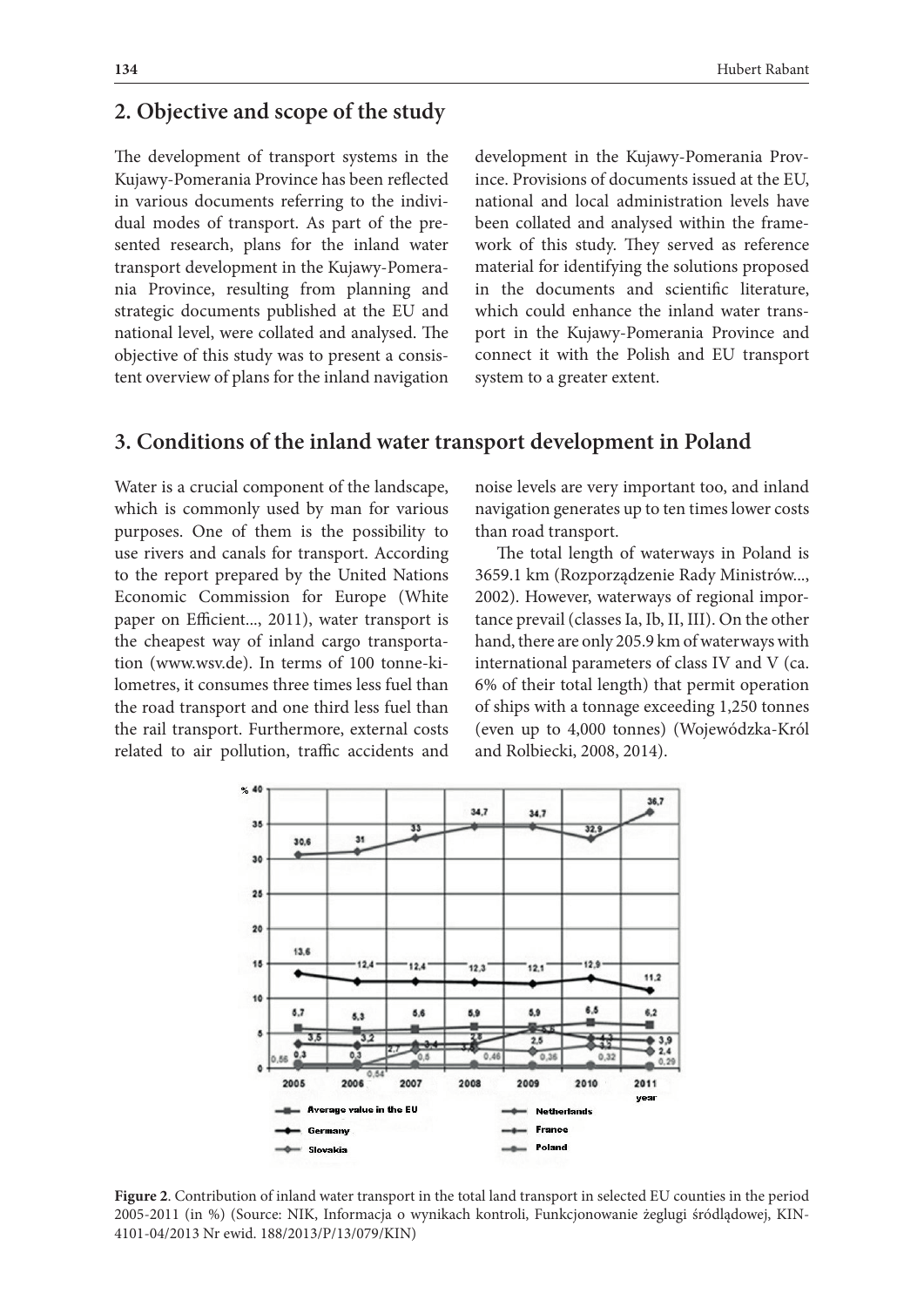Such a status quo directly contributes to the difficult conditions of the transport organisation via waterways and hence the importance of inland water transport in the total transport is low and accounts for only 0.3–0.4% (Fig. 2.) (NIK, Informacja o wynikach kontroli..., 2013). Moreover, this makes it unprofitable to invest in new fleets.

Already since the Middle Ages, the Vistula River has been the main artery in the transport of goods (also for the present Kujawy-Pomerania Province) (Bartczak and Gierszewski, 2012). Despite seasonal changes in the transport intensity, resulting from historical factors, the decline in the transport occurred only in the early 1980s. In 1980, 22 million tonnes, in 2000 – 10.4 million tonnes, while in 2013 – only 5 million tonnes of goods were transported in Poland by inland water transport (Opracowanie sygnalne: Transport wodny..., 2015). For example, no ship loaded with goods has been navigated through the Bydgoszcz Canal since2008 (Rabant and Zieliński, 2009).

The location of Kujawy-Pomerania Province in the Polish inland waterway system is exceptionally favourable. The construction of the Bydgoszcz Canal resulted in a water junction (Fig. 3) connecting the Eastern European and Western Europeans systems of inland waterways (Studium uwarunkowań i kierunków..., 2009). Two routes of European importance intersect there: E-70 (from Gdańsk upstream the Vistula to Warsaw and further via the Bug to Brestand through Polesie towards the Dnieper) and E-40 (from Antwerp to Klaipeda – through the Netherlands, Germany, Poland, Russia to Lithuania). The territory of Poland features also the E-30 route running via the Oder Waterway, which connects the Baltic Sea in Świnoujście with the Danube in Bratislava.

The Bydgoszcz Water Junction waterways are the Brda and the Vistula rivers as well as the Bydgoszcz Canal together with the so-called Old Bydgoszcz Canal. The Brda River (channelized section) and the Bydgoszcz Canal are classified as navigable inland waterways of class II. The Vistula River along the section running through Kujawy-Pomerania Province currently meets the parameters of class I and II.



**Figure 3**. Bydgoszcz Water Junction in relation to the main water corridors in Europe

Source: Program Rewitalizacji i Rozwoju Bydgoskiego Węzła Wodnego, Miejska Pracownia Urbanistyczna w Bydgoszczy (Source: Wroński, 2011)

The "E" designations of waterways indicate that they are included on the list of the major European routes as a result of the AGN Agreement of 1996 (European Agreement on Main Inland Waterways of International Importance) concerning the European system of waterways as part of the Trans-European Transport Network (TEN-T). The network recognised in the AGN Agreement is divided into nine primary water transport routes with the length exceed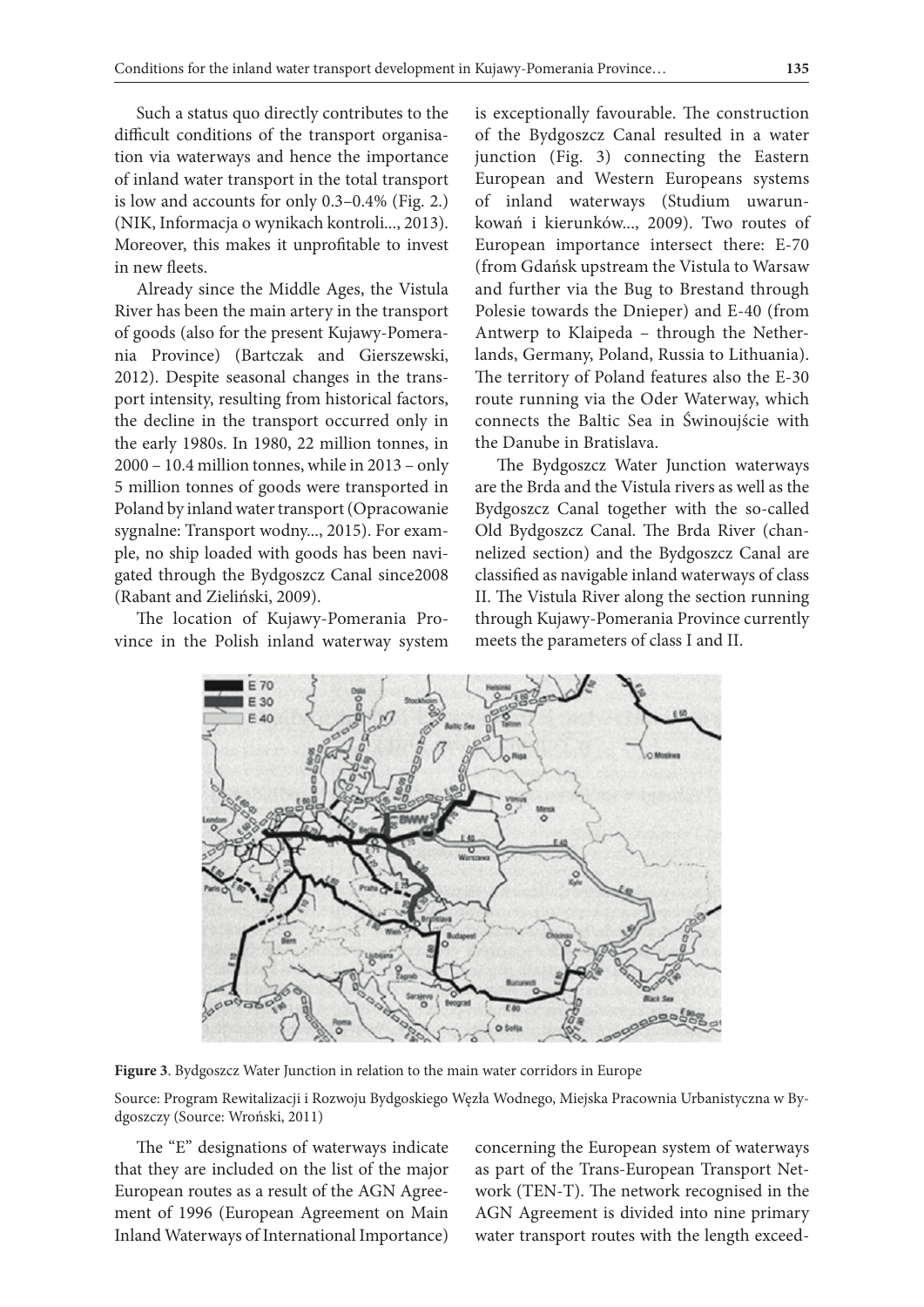ing 27,000 km and connects the ports of 37 European countries. The purpose of the AGN Agreement is to introduce a legal framework that would establish a coordinated plan for the development and construction of international inland waterway networks based on the agreed infrastructure and operational parameters. Unfortunately, the waterways in Poland, except for short sections along the Lower Oder and the Lower Vistula, do not meet the minimum international requirements for navigability specified by the AGN Agreement (navigability class IV).

In 2016, the Ministry of Maritime Economy and Inland Navigation (established in 2015) implemented some measures aimed at Poland's accession to the AGN Agreement. As a result, on 15 December 2016, the Sejm of the Republic of Poland adopted the Act on accession to the European agreement on main inland waterways, which was signed on 23 January 2017 and subsequently ratified on 27 March 2017 by the President of the Republic of Poland.

### **4. Water transport development in planning and strategic documents**

Planning and strategic issues related to waterways are included in a number of documents at the national, sub-regional, regional and local levels (Muszyńska-Jeleszyńska and Marciniak, 2016).

On 14 June 2016, the Council of Ministers adopted the document entitled: "Założenia do planów rozwoju śródlądowych dróg wodnych w Polsce na lata 2016-2020 z perspektywą do roku 2030" (Assumptions for the Plans of Inland Waterway Development in Poland for 2016–2020 with a Perspective until 2030; www. mgm.gov.pl/185-konferencja-prasowa-strategia). The primary guidelines contained in this document is the upgrade of the Polish waterways (E-30, E-40, E-70) to the parameters of at least navigability class IV, which results from the AGN Convention (in UN documents).

The priorities included in the strategy are as follows (Założenia Do Planów Rozwoju Śródlądowych Dróg Wodnych, 2016):

- − Oder Waterway (E-30) achieving the international class of navigability and inclusion in the European waterway network;
- − the Vistula River Waterway achieving a considerable improvement of navigation conditions;
- − Oder–Vistula–Vistula Lagoon and Warsaw– Brest connections – expansion of E-70 and E-40 waterways;
- − Development of partnership and cooperation for inland waterways.

The estimated costs of construction and upgrade of the selected Polish inland waterways in terms of adapting them to parameters of international shipping routes vary depending on the adopted concept and variant and are as follows (www.mgm.gov. pl/185-konferencja-prasowa-strategia):

- − Oder Waterway, along with the Gliwice Canal and Oder–Danube connection – between 16.5 and 22.6 bn PLN;
- − the Middle and Lower Vistula from Warsaw to Gdańsk – ca. 31.5 bn PLN;
- − the Silesian Canal ca. 11.00 bn PLN;
- − Warsaw-Brest waterway between 8.1 and 25.5bn PLN.

Poland will apply to the European Commission to include the Oder and the Vistula in the network of European transport corridors. The European Union is planning to revise the transport corridors in 2017. If the Polish waterways are included in the European network, it will be possible to apply for financial support amounting to 85% of the project value.

The funds invested in the waterway will serve not only navigation but also other important economic functions (www.mgm.gov. pl/185-konferencja-prasowa-strategia). They are supposed to fulfil flood control, industrial, municipal, agricultural and forestry, sports & recreation functions. Furthermore, the constructed barrages will serve as road crossings and for electricity generation.

Along with the improvement of the operational parameters of the waterways, the importance and contribution of inland navigation in the transport services market will increase (www.mgm.gov.pl/185-konferencja-prasowa-strategia). According to expert estimates, the transport volume will increase by 2020 to 20 million tonnes on the Oder Waterway. The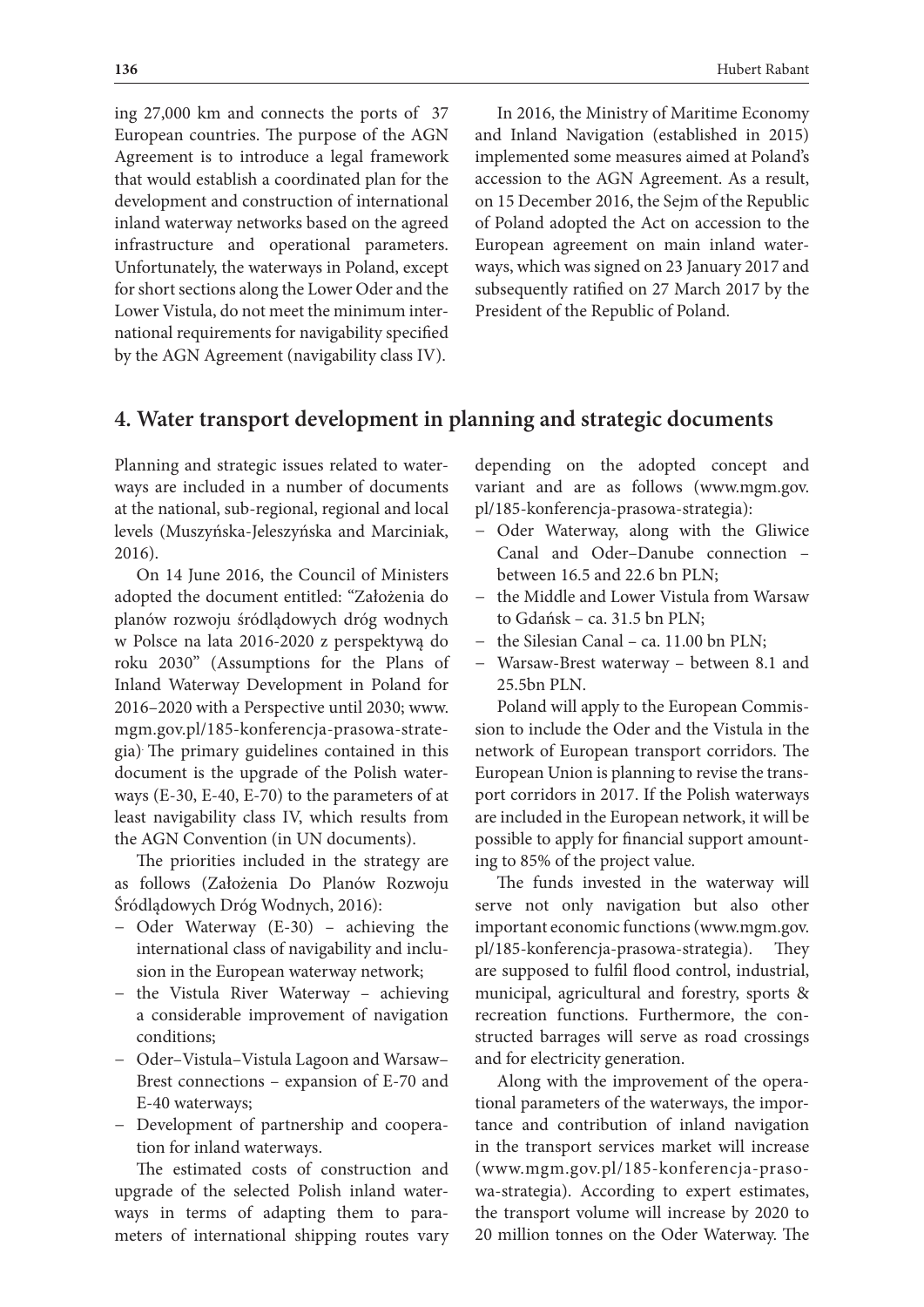estimated growth of transport volume on the E-30 waterway in the long term is 25 million tonnes. It was assumed that already after the first stage of the upgrade of the Lower Vistula consisting in regulation, the volume of cargo transport by inland navigation could amount to 7.8 million tonnes, in relation to seaports.

On 28 March 2011, the European Commission (EC) presented a White paper (White paper, Road map…, 2011). The plan providing for the establishment a single European transport area (NIK, Informacja o wynikach kontroli..., 2013) contained in the document specifies, inter alia, the following:

- − transport development should be sustainable;
- − congestions are a major challenge, in particular on roads and in airspace and have a negative effect on accessibility;
- − by 2030, 30% of road freight transport at distances greater than 300 km should be transferred to other modes of transport (rail or water transport), and by 2050, it should be more than 50%. In order to achieve this target, relevant infrastructure shall be expanded;
- − initiatives should also include the establishment of an appropriate framework for optimising the internal market of inland water transport and the elimination of barriers to increase the use of this type of transport.

On 10 September 2013, the EC presented an Integrated European Action Programme for Inland Waterway Transport (NAIADES II), aimed at increasing the cargo transport via inland waterways with a simultaneous improvement of the quality of this transport (NIK, Informacja o wynikach kontroli..., 2013).

The current measures are in line with the assumptions of the Strategy of Transport Development until 2020 (with a Perspective until 2030) (Strategia rozwoju transportu..., 2013), adopted by the Council of Ministers on 22 January 2013. It provides for the following directions of intervention with reference to inland water transport infrastructure, which are to be implemented through:

− achieving and maintaining such navigation conditions on waterways that are specified in the European classification of inland waterways;

- − improving the navigation conditions and upgrading the infrastructure on waterways of tourism importance;
- − development of inland waterway infrastructure, together with the improvement of waterway operational parameters as part of improving the access to seaports;
- − creation of a modern inland waterway infrastructure with stable conditions for local and regional transport;
- − adaption of the infrastructure of specific Polish inland waterways or their sections to the requirements of the European waterway network;
- − striving for conditions that facilitate the use of environmentally-friendly modes of cargo transport at distances greater than 300 km.

The Strategy provides for the following measures in the long-term development perspective of Polish inland waterways, divided into two stages (Strategia rozwoju transportu..., 2013).

The first stage by 2020:

- − preparation and commencement of a multi-annual programme concerning the restoration of operational parameters along the inland waterways that fulfil the transport function;
- − making a decision concerning the construction of Danube–Oder–Elbe (DOE) inland waterway that would meet the requirements of at least navigability class IV;
- − making a decision concerning the construction of the Silesian Canal as a consequence of the DOE project;
- − making a decision concerning the preparation and implementation of a programme providing for the inclusion of the Oder Waterway in the European transport network;
- − the Lower Vistula development (urgent due to the threat to the safety of the Włocławek barrage);

The second stage by 2030:

- − continuation of the multi-annual programme concerning the restoration of operational parameters of the inland waterways that fulfil the transport function;
- − adaptation of the Oder–the Vistula–Vistula Lagoon inland waterway (E-70) to the requirements of at least navigability class II;
- − possible implementation of a programme providing for the integration of the Oder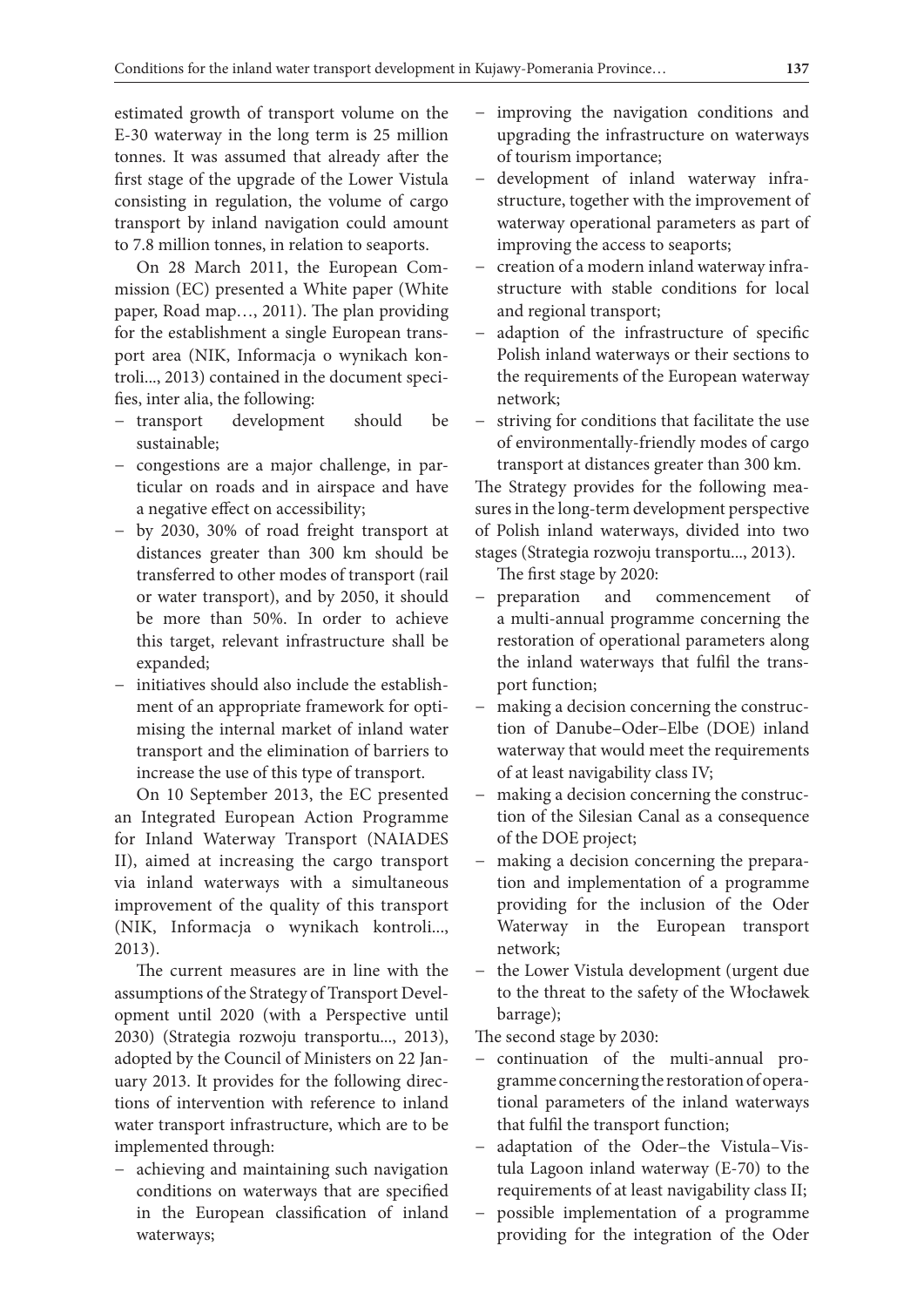Waterway into the European transport network.

Furthermore, the objectives of the Transport Development Strategy indicate development priorities in the establishment of conditions for efficient operation of transport markets and development of effective transport systems (Strategia rozwoju transportu..., 2013). The River Information Services (RIS) will be implemented in the inland water transport to increase the navigation traffic safety and to increase the inland water transport efficiency through quick exchange of information on inland waterways of international importance. The obligation to implement the RIS results from Directive 2005/44/EC of the European Parliament and of the Council of 7 September 2005 on harmonised river information services (RIS) on inland waterways in the Community (Commission Regulation (EC) No. 414/2007, Directive 2005/44/EC).

The provisions concerning the upgrade of waterways have also been included in the Strategy for Kujawy-Pomerania Province Development until 2020 – Upgrade Plan 2020+ (Strategia rozwoju transportu..., 2013). The strategic objective "Economy and jobs" provides for such needs as: development of technical infrastructure for the purpose of economic development, and development of logistic potential of the region. Whereas the section "so far identified undertakings" stipulates the following:

- − comprehensive tourist development of the Włocławek Reservoir and other related areas;
- − development of the region's logistics potential.

The "availability and cohesion" strategic objective puts a strong emphasis on restoring the importance of waterways for transport purposes (in particular E-40 IW) but also on their use for tourism (in particular E-70IW, the Great Waterway Loop of Wielkopolska, the Noteć Canal, the Noteć upstream of Nakło) (Strategia rozwoju transportu..., 2013). The water transport development will enable full development of the idea of multimodal transport, whose primary junction should be a terminal (multimodal platform) in the vicinity of Solec Kujawski – Bydgoszcz Łęgnowo. Cooperation between local authorities of Bydgoszcz and Solec Kujawski is necessary to select the

optimum location and optimum principles for the implementation of the project in order to pursue the interests of both cities and to increase the chance of successful implementation of this under taking. Such measures are to be undertaken within the whole railway network to adapt or increase the existing capacity of selected stations for cargo handling – the goal being the construction of a multimodal transport system for cargo transport.

The major cities of Kujawy-Pomerania Province are located by inland waterways, so their connections with rivers are also reflected in the development strategies of individual cities.

The Strategy of Włocławek invokes transport issues related to water in the "Vision" section by indicating that Włocławek 2020+ is: a city of sustainable development, friendly to live, characterised by high quality social services (Strategia rozwoju miasta Włocławek 2020+, 2014): making use of tourism qualities, in particular the water resources of the Włocławek Reservoir.

The Strategy of Toruń Urban Development by 2020 was adopted in 2010 (Strategia Rozwoju Miasta Torunia do roku 2020, 2010). It refers to waterway-related issues in strategic objective No. 4: Toruń is a city that protects its cultural heritage and develops the cultural sphere and tourism economy. Management of the Vistula quays, including development of the Kępa Bazarowa nature reserve.

The city of Bydgoszcz refers to the issues of inland water transport development in several places of the adopted Strategy of Bydgoszcz Urban Development by 2030 (Strategia Rozwoju Bydgoszczy do 2030 roku, 2013). The Strategy provides for, inter alia, the development of modern and functional technical infrastructure and spatial governance in accordance with the principles of sustainable development. One of the major components of the urban substance is transport (road, rail, air, water) infrastructure and technical infrastructure. Issues of water transport and revitalisation of areas connected with water are also included in the following sectoral programmes: *Bydgoszcz sprawna komunikacyjnie* (Bydgoszcz with Efficient Transport), *Bydgoszcz na fali* (Bydgoszcz on the wave), *Miasto nauki* (City of Science).

The following planned undertakings (programmes) are listed: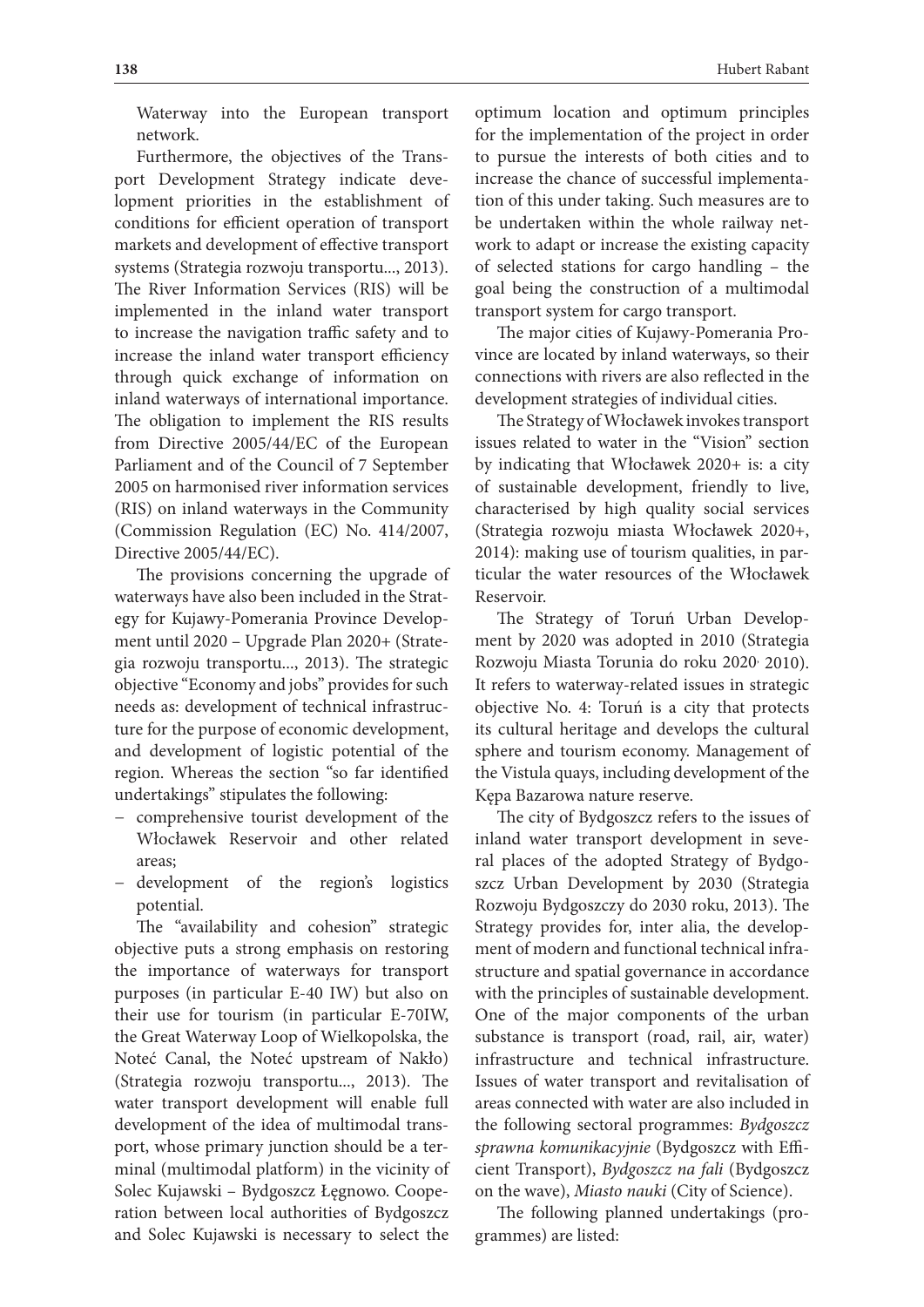- − Activation of the Bydgoszcz Water Junction by improving the navigation conditions and constructing the necessary infrastructure (Development of infrastructure of E-70 and E-40 international waterways together with expansion and upgrade of the Bydgoszcz Water Junction, which is unique on the European scale);
- − Measures aimed at creation of intermodal rail-road-water, road-air logistics centres;
- − Revitalisation of inner city areas that enhances the tourism and recreation functions, and protection of cultural heritage, with particular emphasis on areas in the immediate vicinity of the Bydgoszcz Canal and the Old Bydgoszcz Canal;
- − Development of the riverside areas of the Bydgoszcz Water Junction and provision thereof with recreational infrastructure;
- − Promotion of the current and future assets of the Bydgoszcz Water Junction;
- − Development of academic and teaching resources: Kazimierz Wielki University: Waterway Revitalization Centre, Waterway Revitalization Offices in Cities, National Waterway Development Incubator –

expansion of the Waterway Regeneration Department.

Also the Strategy of Grudziądz Urban Development for 2016-2023 (Strategia Rozwoju Miasta Grudziądza, 2016) contains references to the Vistula and water transport. The "Diagnosis" chapter includes the following provisions: Water transport and inland navigation. One of the major river transport routes of Europe in the past, the Vistula river is currently basically not used. Grudziądz (…) has considerable potential for the development of navigation for tourism and transport purposes.

Grudziądz, which belongs to *Związek Miast Nadwiślańskich* (Association of Vistula River Cities), should support similar initiatives that serve revival and promotion of environmentally-friendly river transport and inland navigation along the river and its tributaries, since the proximity of the river, if properly utilised, might prove a strong development factor of the city and its surroundings. The favourable location of Grudziądz in the traffic and transport network provides the city also with easy access to the largest seaports in Poland.

## **5. Proposals to enhance the inland water transport importance in Kujawy-Pomerania Province**

With reference to the directions of transport development in Poland specified in various documents, in terms of integration with the European transport system and adaptation to the European Union standards, the emphasis should be put on strengthening the inland water transport in the total cargo transport in Kujawy-Pomerania Province and in the total transport volume between the regions of Pomerania, Warmia and Masuria and Mazovia. This objective will be achievable through, inter alia, construction of a multimodal port (a multimodal platform) near Bydgoszcz – Solec Kujawski (Habel et al., 2014) and its integration with the rail and road network (construction of rail and road connections will necessary). These measures should be implemented simultaneously with the upgrade of the Tricity–Kujawy-Pomerania Province rail network, as only such a solution will make it possible to take over the constantly growing cargo traffic, and Kujawy-Pomerania Province may in

the future become one of the significant centres for container transport handling in Poland.

These measures might indirectly contribute to enhancing the importance of the Airport in Bydgoszcz. Its integration with all modes of transport (linking with multimodal platforms) may lead in the future to the development of CARGO services (Plany rozwoju infrastruktury transportowej..., 2017). This would provide an opportunity to specialise in this field not only on the local but also on the national level.

Moreover, it seems appropriate to construct or upgrade the existing ports and smaller quays in the major cities of the region (Włocławek, Toruń, Bydgoszcz and Grudziądz) in order to activate internal inland water transports and the resources and infrastructure of these cities. It is also important to implement these solutions in the towns located at E-70 IW, the Great Waterway Loop of Wielkopolska, the Noteć Canal and the Noteć.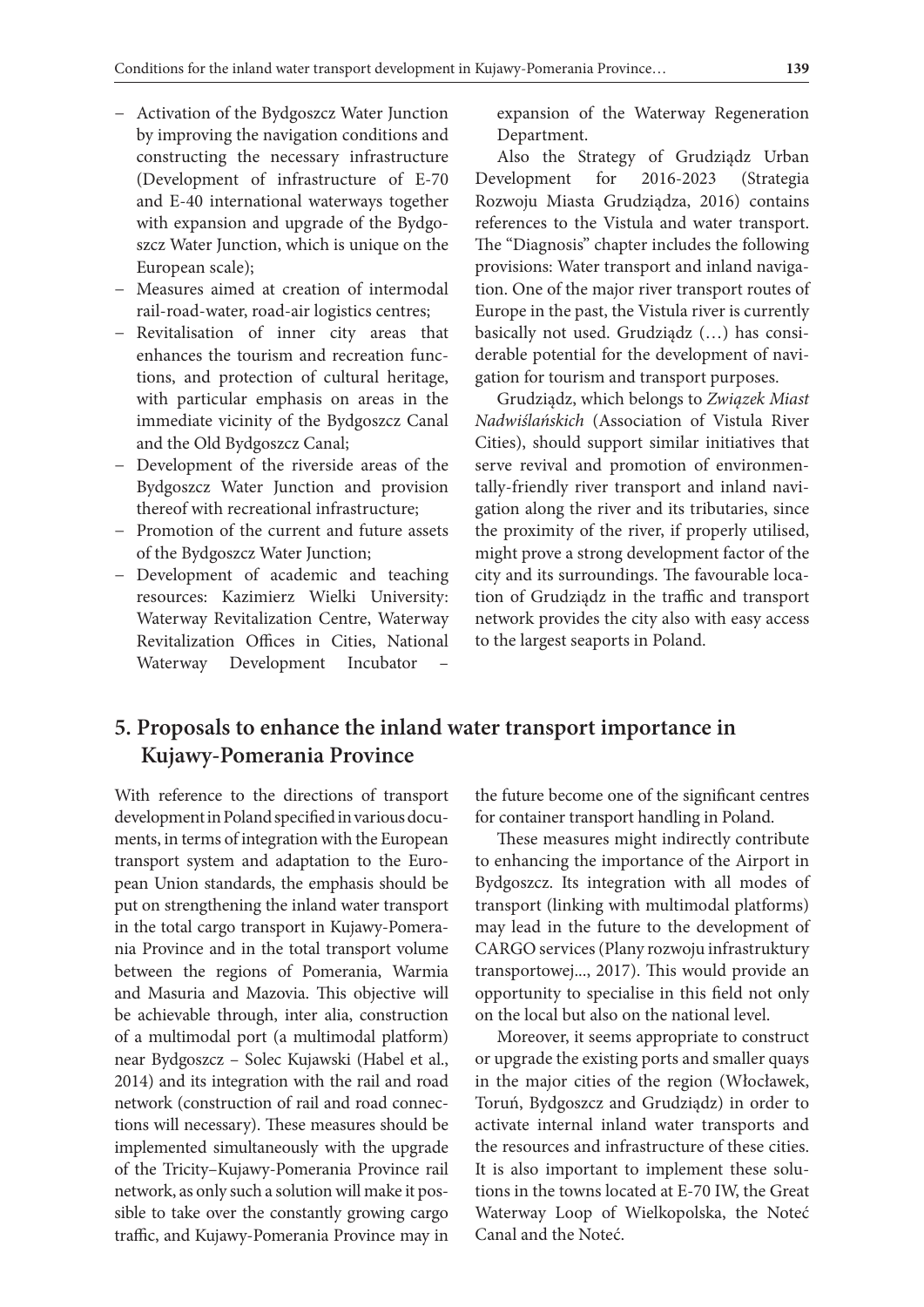The continuous enhancement of tourism functions related to waterways (in particular E-40 IW, E-70 IW) seems an appropriate approach of the authorities. Water courses and their existing and planned infrastructure (e.g.: marinas in Toruń, Grudziądz, Nakło nad Notecią) are used in the whole region.

**Acknowledgements**

The above text is part of the study: *Plany rozwoju infrastruktury transportowej w województwie kujawsko-pomorskim w latach 2017- 2023* (Transport infrastructure development plans for the Kujawy-Pomerania Province in

The extensive research currently carried out on the effects of waterway development, based on the case of the Lower Vistula (Wojewódzka-Król and Rolbiecki, 2017), indicates the possibility of achieving considerable benefits from such activities.

2017–2023), prepared for the Kujawy-Pomerania Province Governor's Office (K-PPGO) in Bydgoszcz, Jagiellońska 3, 85-950 Bydgoszcz.

The author would like to thank K-PPGO for the possibility of publishing it in this paper.

### **References**

- Bartczak A., Gierszewski P., 2012. Możliwości wykorzystania dolnej Wisły dla celów żeglugowych. [In:] Szumińska D. (Eds.), Rewitalizacja dróg wodnych szansą dla gospodarki. Promotio Geographica Bydgostiensia, UKW, Bydgoszcz.
- Commission Regulation (EC) No 414/2007 of 13 March 2007 concerning the technical guidelines for the planning, implementation and operational use of river information services (RIS) referred to in Article 5 of Directive 2005/44/EC of the European Parliament and of the Council on harmonised river information services (RIS) on inland waterways in the Community .
- Directive 2005/44/EC of the European Parliament and of the Council of 7 September 2005 on harmonised river information services (RIS) on inland waterways the Community.
- Falkowski J., Ilieva M., Józefowicz I., Rabant H., 2015. Bydgoszcz and its surroundings at the beginning of the 21st century. Selected aspects. Wydawnictwo Uniwersytetu Kazimierza Wielkiego, Bydgoszcz [In Polish with English abstract].
- Habel M., Rabant H., Babiński Z., Szatten D., Marciniak Ż., Gierszewski P., 2014. Determinants of locating multimodal port on the lower Vistula River in the vicinity of Bydgoszcz. Logistyka 6 (artykuł dostępny na płycie dołączonej do czasopisma DVD (nr 3), 4411-4420) [In Polish with English abstrakt].
- Muszyńska-Jeleszyńska D, Marciniak Ż, 2016. Concepts of the lower Vistula development in the light of the selected planning and strategic documents. Gospodarka Wodna 8, 244-249 [In Polish with English abstract].
- NIK, Informacja o wynikach kontroli, Funkcjonowanie żeglugi śródlądowej, KIN-4101-04/2013 Nr ewid. 188/2013/P/13/079/KIN [In Polish].
- Opracowanie sygnalne: Transport wodny śródlądowy w Polsce w 2014 r., 2015. Główny Urząd Statystyczny, Warszawa [In Polish].
- Plany rozwoju infrastruktury transportowej w województwie kujawsko-pomorskim w latach 2017-2023, 2017. Kujawsko-Pomorski Urząd Wojewódzki w Bydgoszczy [In Polish, unpublished material].
- Rabant H., Habel M., Babiński Z., 2014. Ferry crossing on the Vistula River in Solec Kujawski design and realization. Logistyka 6, DVD 3, 9033-9044 [In Polish with English abstract].
- Rabant H., Zieliński K. 2009. Znaczenie transportowe Kanału Bydgoskiego. [In:] Szumińska D. (Eds.), Walory turystyczne drogi wodnej E-70 na terenie województwa kujawsko-pomorskiego. Urząd Marszałkowski Województwa Kujawsko-Pomorskiego, Instytut Geografii UKW, Bydgoszcz, 156-159 [In Polish].
- Rozporządzenie Rady Ministrów z dnia 7 maja 2002 roku w sprawie klasyfikacji śródlądowych dróg wodnych, Dz. U. 2002 nr 77 poz. 695 [In Polish].
- Strategia Rozwoju Bydgoszczy do 2030 roku, 2013. Uchwała Nr XLVIII/1045/13 Rady Miasta Bydgoszczy z dnia27 listopada 2013 roku [In Polish].